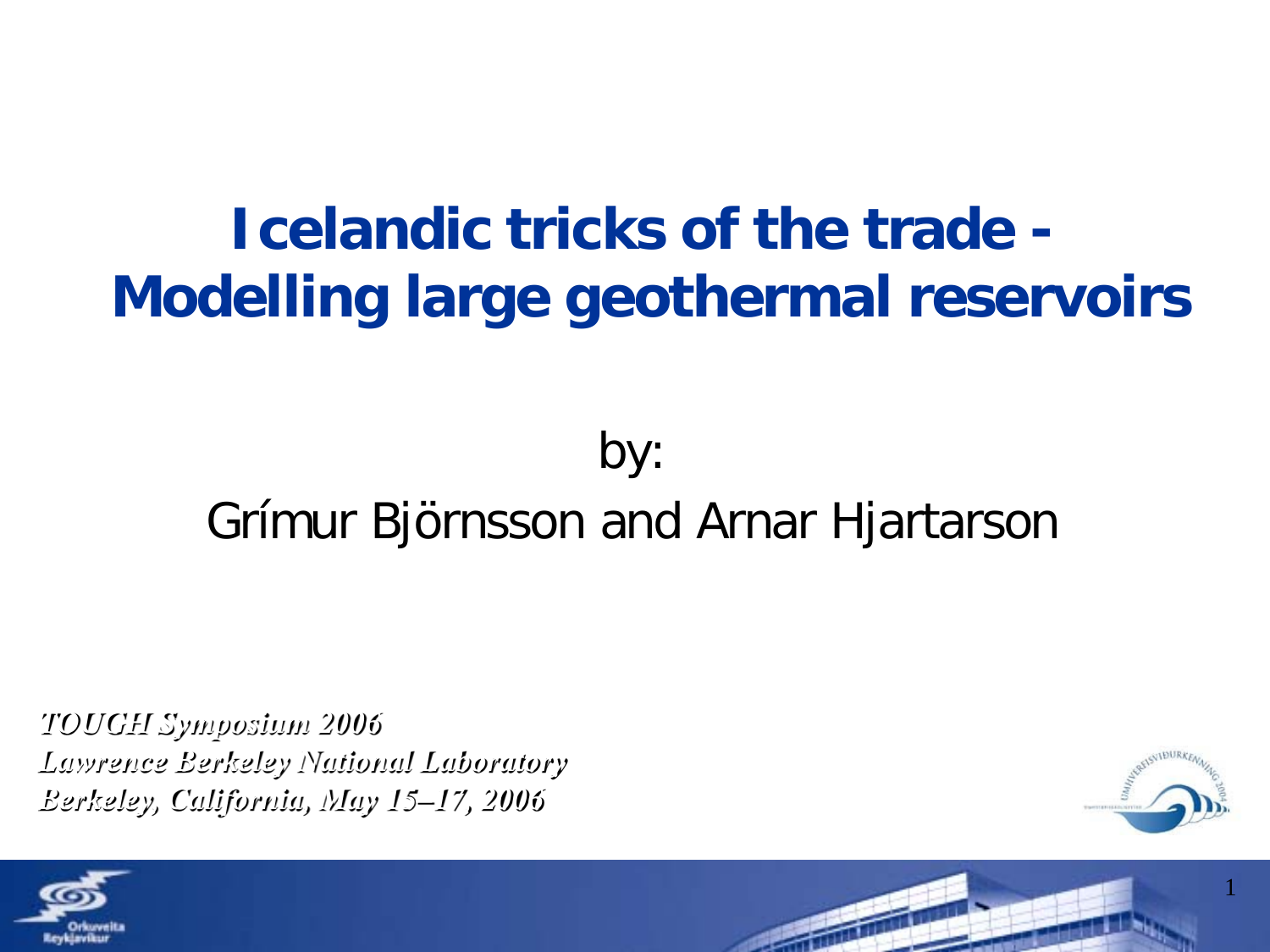## **Main issues**

- Use iTOUGH2, both for inverse and forward modeling
- Leave a trail
- Use standard UNIX commands easy to change from one platform to the other
- Use dates when applicable

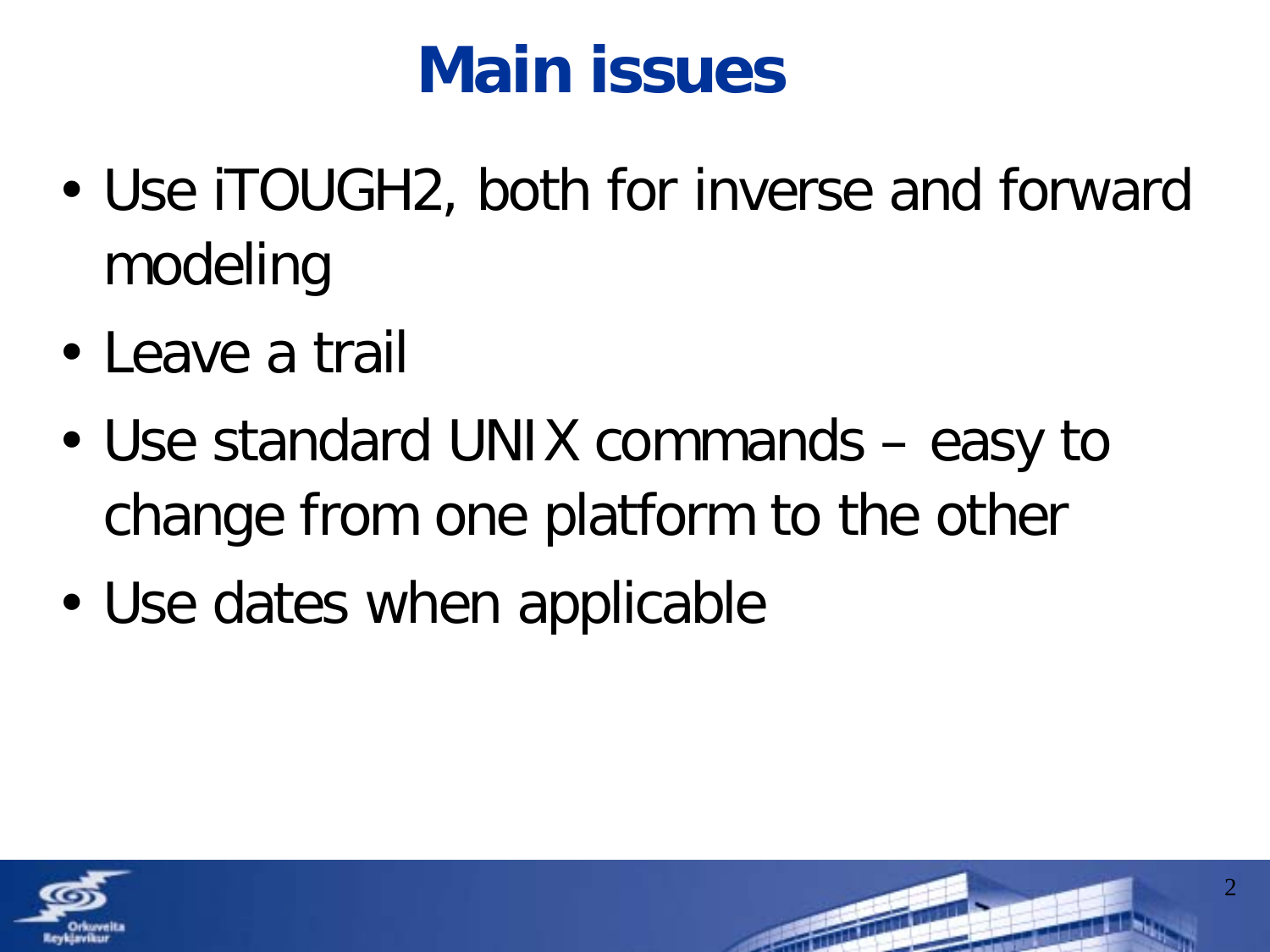# **The iTOUGH2 environment**

- Much easier to manage large models and datasets
- Ouput files convenient for plotting
- Objectivity function available in both forward and inverse models
- Work on the model, not the computer

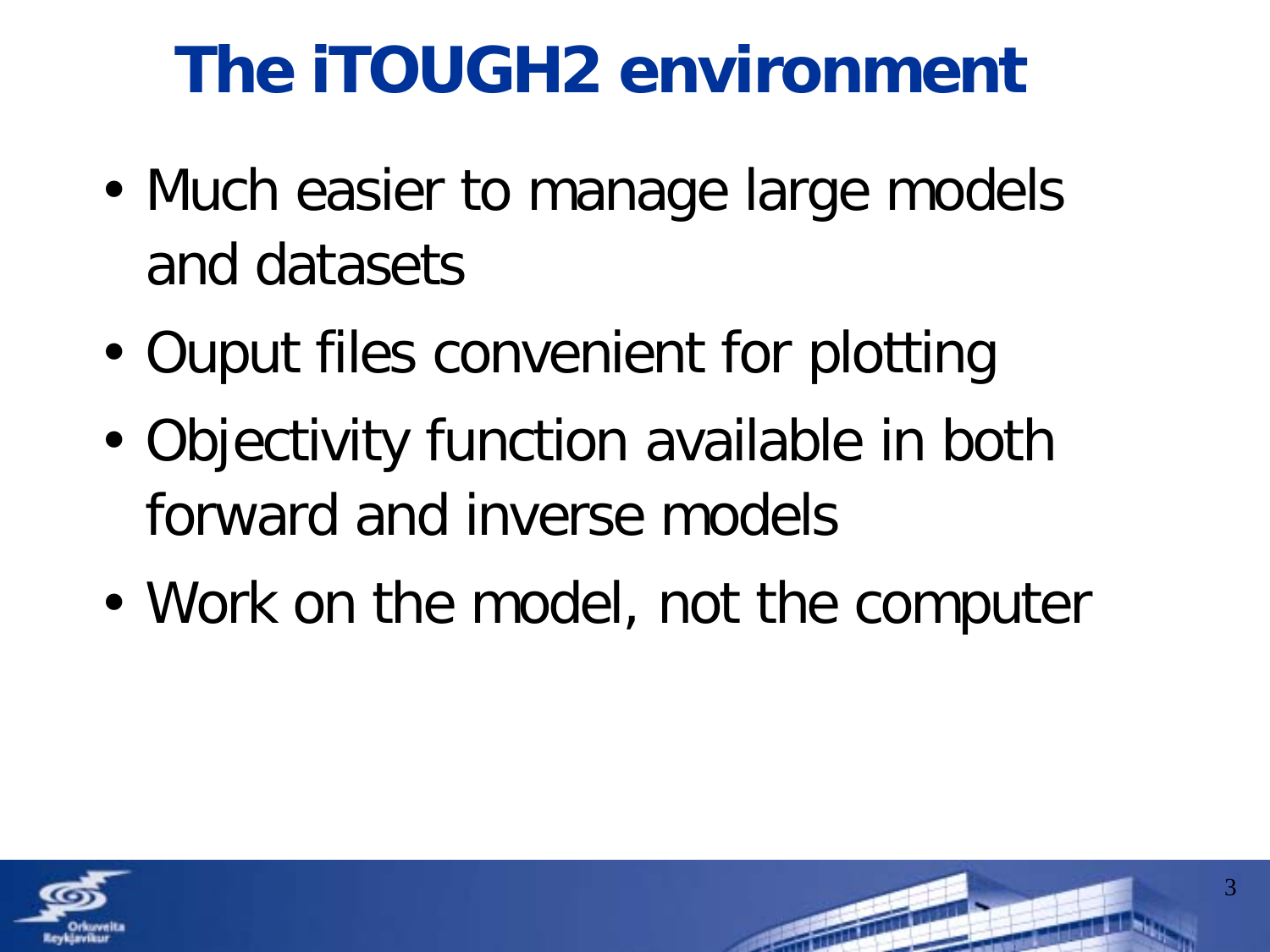## **Leave a trail**

- Model important for reservoir management
- Used to minimize risk of new development
- Make sure that the "right" model is basis for predictions



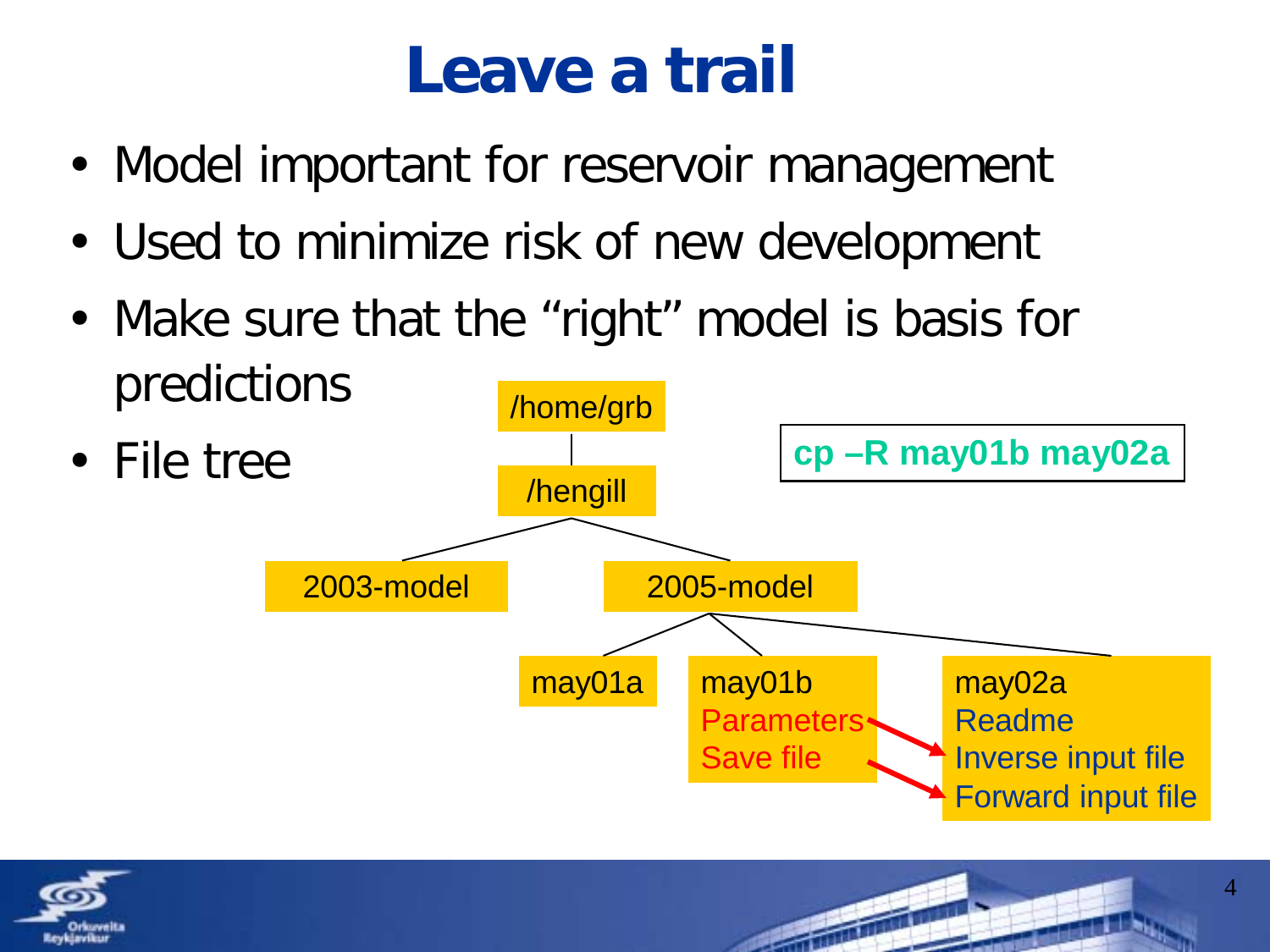## **Use standard Unix commands**

- grep, paste, sed, awk, head, tail
- Standard input/output concept
- Write scripts
- Use full path for filenames
- Don't forget to specify master files and folders in reports



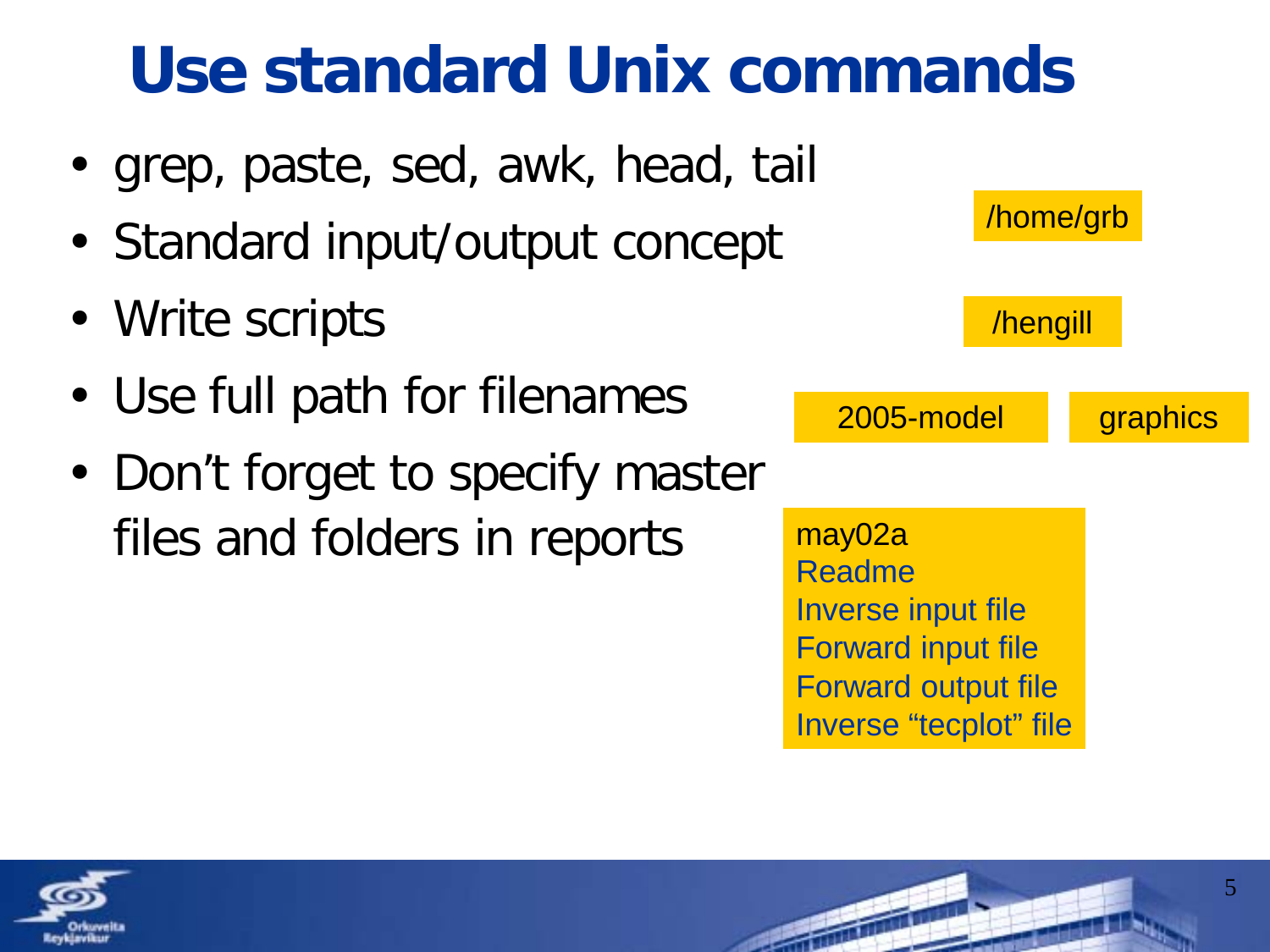## **Example: Well enthalpy with time**

```
$ cd /home/grb/hengill/graphics
$ outfile=/home/grb/hengill/2005-model/may02a/forward_ouput_file
$ grep "OUPUT DATA AFTER" $outfile | cut –c40-50 > j1
$ grep "WELL10" $outfile | awk '{if (NF==12) print $5}' > j2
$ paste j1 j2 | awk '{print 1975+$1/3.14E+7,$2/1000}' | xy_plot
:
: debug commands until right
:
$ history –5 > draw.well.10
$ rm j1 j2
```